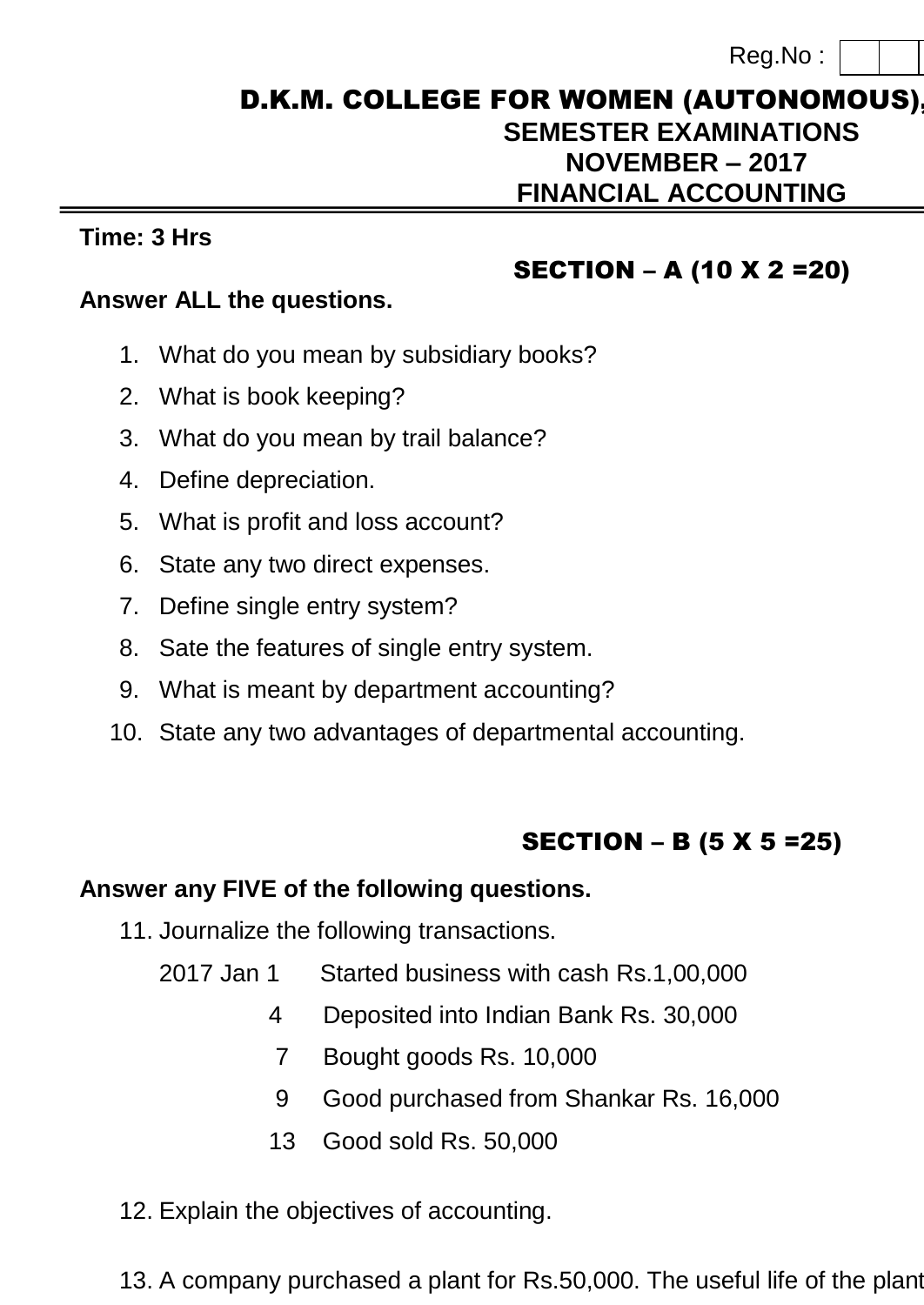16. Prepare profit and loss account from the following details:

| Rent             |           | Rs. 10,000 Discount received Rs.    | 500     |
|------------------|-----------|-------------------------------------|---------|
| <b>Bad debts</b> |           | Rs. 500 Carriage outwards Rs. 1,000 |         |
| Discount allowed |           | Rs. 300 Wages                       | Rs. 200 |
| Gross profit     | Rs. 8,500 |                                     |         |

- 17. Find out profit from the following data: Capital at the beginning of the year Rs. 8,00,000 Drawings Rs. 1,80,000 Capital at the end of the year Rs. 9,00,000 Capital introduced during the year Rs. 50,000
- 18. From the following details, prepare departmental trading accounts.

| Dept A | Dept B |
|--------|--------|
| Rs.    | Rs.    |
| 9,000  | 8,400  |
| 27,000 | 21,600 |
| 42,000 | 36,000 |
| 10,800 | 4,800  |
| 17,000 | 10,600 |
| 5,000  | 6,000  |
|        |        |

## SECTION – C (3 X 10 =30)

### **Answer ALL the questions**

19. (a). Write any five accounting concepts in detail.

(Or)

- (b). A company acquired machine on  $1.1.2014$  at a cost of Rs. 3,50,000 and
	- Rs. 50,000 on its installation. It purchased further machinery 1.1.2015 for